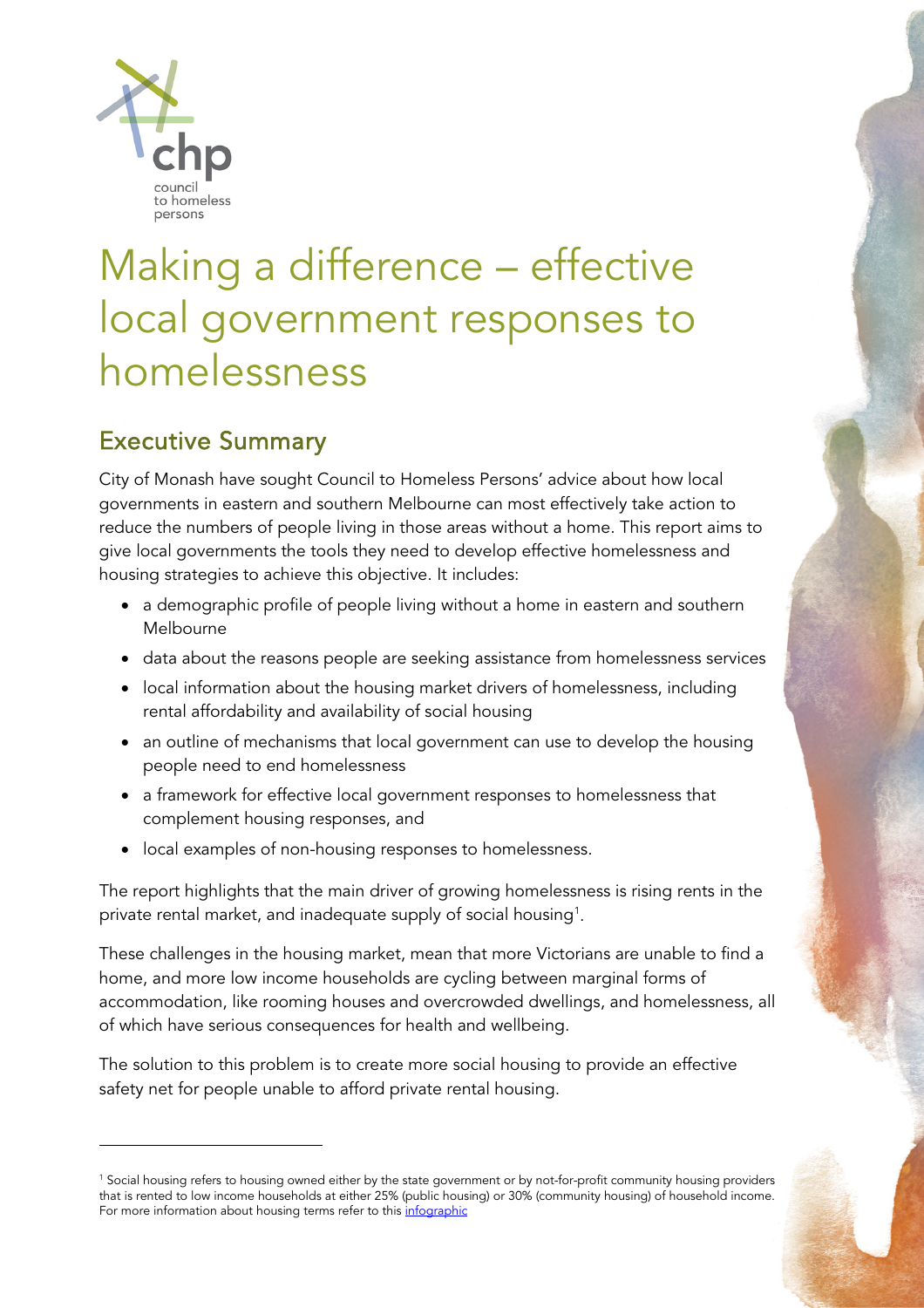This paper explores how local government can support the objective of increasing social housing, as well as how local government can strengthen access to services and attainment of human rights for people without a home.

# Homelessness in Eastern and Southern Melbourne

# Demographic profile

ABS Census data indicates that homelessness in eastern and southern Melbourne is only slightly less than the Victorian average, with 34 per cent of all Victorians, and 32 per cent of Victorians without a home, living in eastern and southern Melbourne[i](#page-15-0) .

The nature of homelessness varies across the region, with relatively more people sleeping rough in Frankston and the Mornington Peninsula, and more people living in severely overcrowded dwellings in Dandenong.

Across Melbourne, people living in severely overcrowded dwellings – where the home needs at least an additional four bedrooms to accommodate residents – represents a growing and very significant proportion of those counted as homeless. This form of homelessness includes both related family groups sharing a home, and properties where multiple unrelated individuals or families all have separate tenancies. Each put significant pressure on residents' health and wellbeing. For more on the impact of overcrowding see CHP's [Blog.](https://chp.org.au/no-room-to-breathe-why-severe-overcrowding-is-a-form-of-homelessness/)

|                   | Persons,<br>living in<br>improvise<br>d<br>dwellings,<br>tents, or<br>sleeping<br>out | Persons in<br>supporte<br>d<br>accomm'<br>n for the<br>homeless | Persons<br>staying<br>temporaril<br>y with<br>other<br>household<br>s | <b>Persons</b><br>living in<br>boardin<br>g houses | Persons,<br>in other<br>temporar<br>lodgings | <b>Persons</b><br>living in<br>'severely<br>crowded<br>dwelling<br>s | All<br>homeles<br>'s<br>persons |
|-------------------|---------------------------------------------------------------------------------------|-----------------------------------------------------------------|-----------------------------------------------------------------------|----------------------------------------------------|----------------------------------------------|----------------------------------------------------------------------|---------------------------------|
| Dandenong         | 24                                                                                    | 355                                                             | 65                                                                    | 368                                                | $\Omega$                                     | 1,284                                                                | 2,103                           |
| Casey - South     | 14                                                                                    | 65                                                              | 57                                                                    | 17                                                 | $\Omega$                                     | 679                                                                  | 838                             |
| <b>Monash</b>     | $\Omega$                                                                              | 193                                                             | 76                                                                    | 232                                                | $\Omega$                                     | 256                                                                  | 755                             |
| Whitehorse - West | 7                                                                                     | 124                                                             | 53                                                                    | 215                                                | 3                                            | 170                                                                  | 568                             |
| Frankston         | 75                                                                                    | 179                                                             | 89                                                                    | 143                                                | $\Omega$                                     | 59                                                                   | 546                             |
| Casey - North     | $\Omega$                                                                              | 107                                                             | 38                                                                    | 36                                                 | $\Omega$                                     | 266                                                                  | 447                             |

### ABS Census 2016, People in each homeless operation group by SA3[2](#page-1-0)

<span id="page-1-0"></span> $2$  NB. The 2016 Census provides important indicative data for comparison between regions and across time, but does not capture every resident living in every situation, particularly those sleeping rough in locations where they may not be visible to Census takers. Reports of zero people sleeping rough in some SA4s should be understood in this context.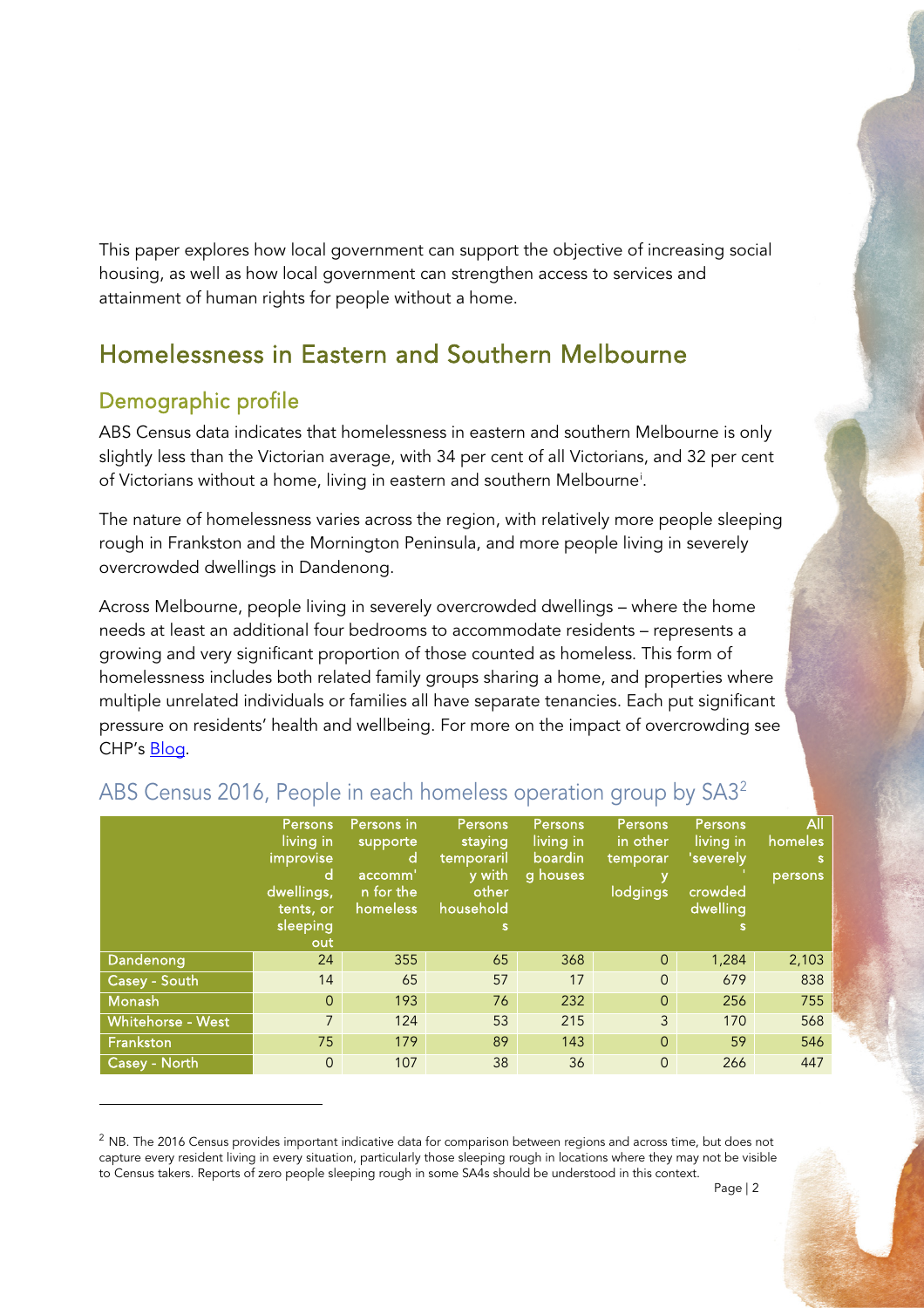|                           | <b>Persons</b><br>living in<br>improvise<br>d<br>dwellings,<br>tents, or<br>sleeping<br>out | Persons in<br>supporte<br>d<br>accomm'<br>n for the<br>homeless | Persons<br>staying<br>temporaril<br>y with<br>other<br>household | Persons<br>living in<br>boardin<br>g houses | <b>Persons</b><br>in other<br>temporar<br>lodgings | <b>Persons</b><br>living in<br>'severely<br>crowded<br>dwelling | All<br>homeles<br>s<br>persons |
|---------------------------|---------------------------------------------------------------------------------------------|-----------------------------------------------------------------|------------------------------------------------------------------|---------------------------------------------|----------------------------------------------------|-----------------------------------------------------------------|--------------------------------|
| <b>Boroondara</b>         | 4                                                                                           | 56                                                              | 35                                                               | 250                                         | $\Omega$                                           | 87                                                              | 426                            |
| <b>Knox</b>               | 12                                                                                          | 138                                                             | 70                                                               | 39                                          | $\mathbf{0}$                                       | 104                                                             | 365                            |
| <b>Yarra Ranges</b>       | 24                                                                                          | 96                                                              | 115                                                              | 51                                          | $\overline{4}$                                     | 77                                                              | 360                            |
| Maroondah                 | 9                                                                                           | 173                                                             | 27                                                               | 35                                          | $\overline{4}$                                     | 69                                                              | 321                            |
| Mornington<br>Peninsula   | 47                                                                                          | 121                                                             | 103                                                              | 5                                           | $\Omega$                                           | 23                                                              | 298                            |
| Kingston                  | 5                                                                                           | 142                                                             | 52                                                               | 61                                          | 3                                                  | 12                                                              | 275                            |
| Cardinia                  | $\overline{4}$                                                                              | 39                                                              | 52                                                               | $\Omega$                                    | $\overline{O}$                                     | 126                                                             | 220                            |
| <b>Whitehorse - East</b>  | $\overline{0}$                                                                              | 88                                                              | 17                                                               | 16                                          | $\overline{O}$                                     | 50                                                              | 179                            |
| Manningham - West         | 0                                                                                           | 65                                                              | 24                                                               | 28                                          | $\mathbf{O}$                                       | 59                                                              | 176                            |
| Manningham - East         | $\Omega$                                                                                    | 26                                                              | 10                                                               | $\Omega$                                    | $\Omega$                                           | $\Omega$                                                        | 39                             |
| <b>Total</b>              | 225                                                                                         | 1,967                                                           | 883                                                              | 1,496                                       | 14                                                 | 3,321                                                           | 7,916                          |
| Victoria                  | 1,119                                                                                       | 7,172                                                           | 3,080                                                            | 4,413                                       | 108                                                | 8,930                                                           | 24,828                         |
| Percentage of<br>Victoria | 20%                                                                                         | 27%                                                             | 29%                                                              | 34%                                         | 13%                                                | 37%                                                             | 32%                            |

Another form of data used to understand the local profile of homelessness is the data collected by homelessness services about people who are seeking homelessness support. Analysis of this data in Melbourne's east and south shows that women and children, and young people are the most common clients of homelessness services.

# AIHW Specialist homelessness data 2017-18, People using homelessness services in the eastern and southern local area service network

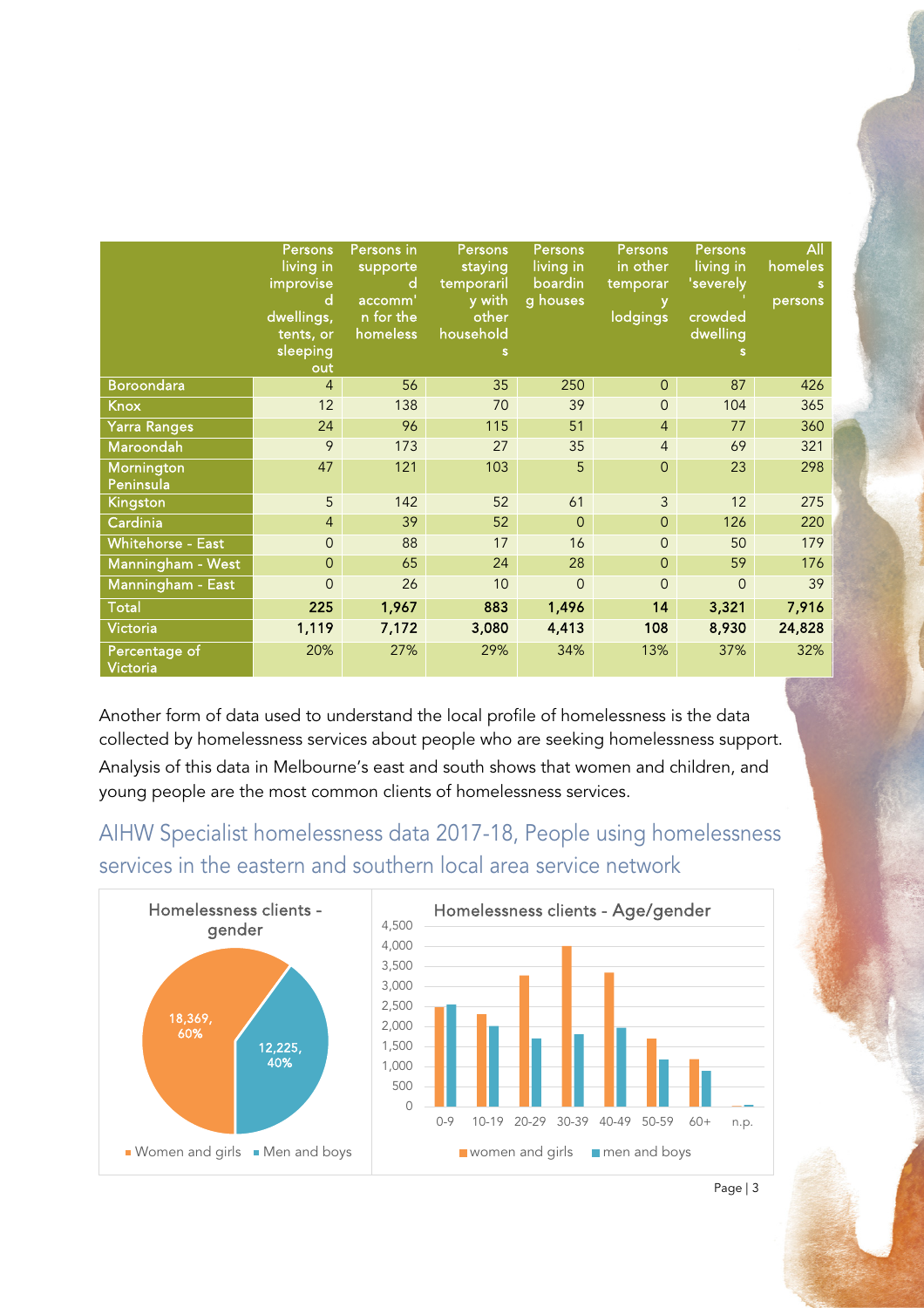### What is driving growing homelessness?

Homelessness services also record information about the reasons people are seeking help. This reveals that the most common reasons for seeking homelessness assistance across Victoria are housing issues<sup>[3](#page-3-0)</sup> and financial reasons<sup>[4](#page-3-1)</sup> (50%), and domestic and family violence (38%).

| Main reason for seeking<br>assistanceii | Per cent of clients |
|-----------------------------------------|---------------------|
| Housing issues                          | 39                  |
| Domestic and family violence            | 38                  |
| Financial                               | 11                  |
| Interpersonal relationships             | 4                   |
| <b>Health</b>                           | $\mathcal{P}$       |
| Other                                   | 6                   |

This highlights the significance of lack of access to affordable housing as a driver of homelessness.

Lack of access to affordable housing is also a significant barrier to exiting homelessness, and it results in a bottleneck in crisis accommodation and refuges. These emergency options are intended for short stays, but people often end up staying for months, or even years, with the result that crisis beds are frequently unavailable.

Long stays in congregate crisis accommodation result in poor health, wellbeing and educational outcomes for children. These environments are also highly stressful for adults, both because living in close proximity with many highly vulnerable people creates its own challeges and stress, and because people can't move on with their lives while they don't know where they'll be living longer-term.

The solution to the bottleneck in crisis accommodation is not to make the bottle bigger by creating more unsuitable temporary acommodation options, but to make the neck of the bottle wider by building more housing that people can afford to make their homes.

<span id="page-3-0"></span><sup>&</sup>lt;sup>3</sup> Housing crisis includes Inadequate or inappropriate dwelling conditions; Housing affordability stress; Transition from custodial arrangements; Transition from foster care and child safety residential placements; Transition from other care arrangements; Discrimination including racial discrimination; Itinerant; Unable to return home due to environmental reasons; Disengagement with school or other education and training; Previous accommodation ended

<span id="page-3-1"></span><sup>4</sup> Financial includes Insufficient money for rent; Employment difficulties, Unemployment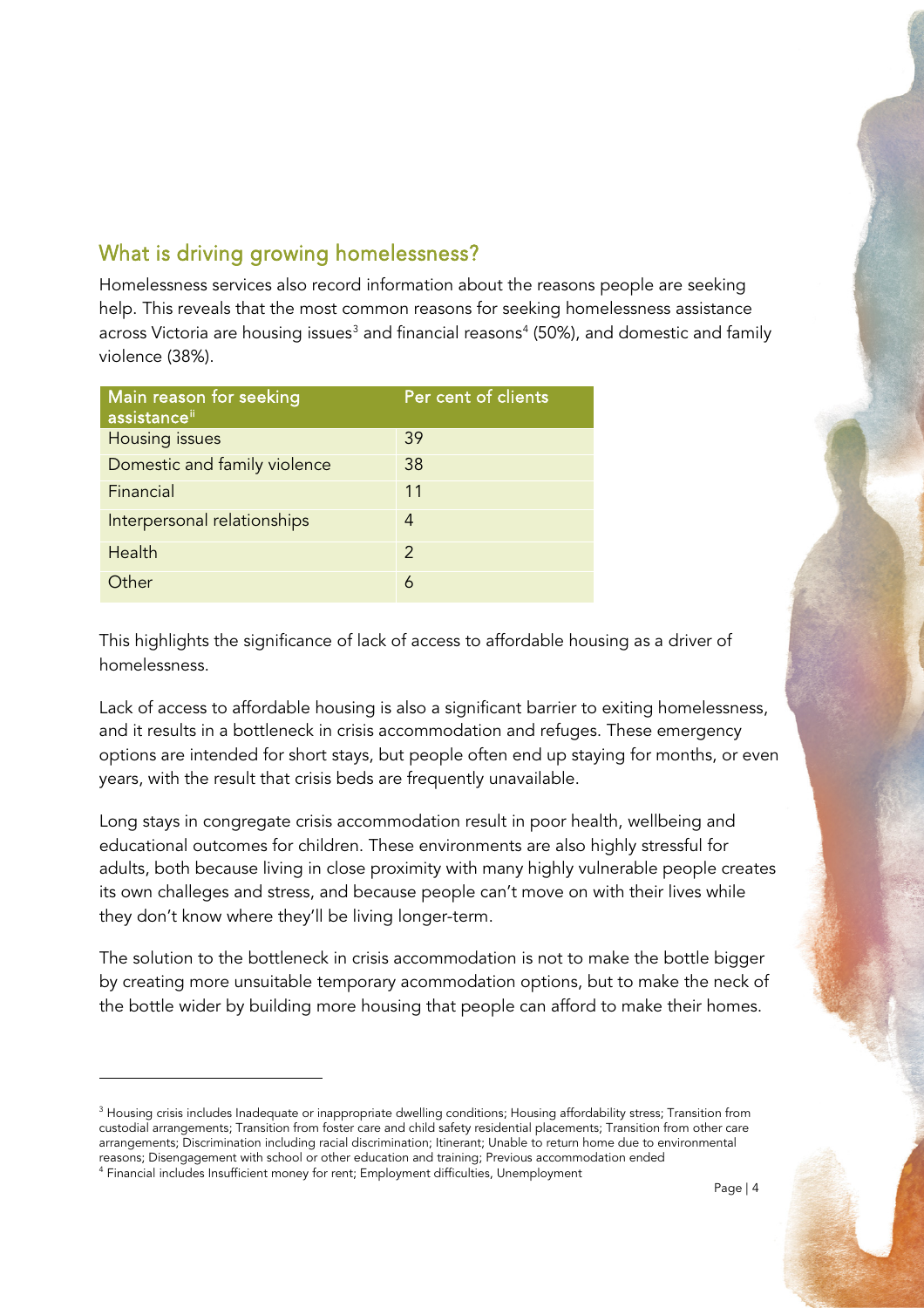# What is the problem of rental affordability?

It has become harder over the past two decades for low income households to find affordable rentals in eastern and southern Melbourne because rents have risen faster than people's wages.

The Chart below uses data from the DHHS Rent Report,"' to illustrate that while local rents in eastern and southern Melbourne have more than doubled since the year 2000, low wages (represented by the retail wage index<sup>iv</sup>) have only increased by 70%. This means low waged workers, and people on Centrelink benefits, living in eastern and southern Melbourne are either forced out of the rental market into homelessness or into overcrowded dwellings, or are forced to pay far more than they can afford to secure housing, meaning other necessities of life are foregone.



### Local rents rising faster than low incomes

Most people accessing homelessness services are living on extremely low incomes; 76 per cent are reliant on a Centrelink benefit; and 14 per cent have no income at all. Only 10 per cent of people seeking homelessness support derive their income predominantly from paid employment.<sup>[v](#page-15-4)</sup> For most of these households private rental housing is not affordable. Many households experiencing homelessness are also experiencing discrimination in the rental market, in addition to affordability issues.

Data from the DHHS Rent Report<sup>[vi](#page-15-5)</sup> shows that in the three months to June 2019, just five properties were rented at a price that a single person on a Centrelink income could afford across the entire south and east of Melbourne. More properties were rented at affordable rates for larger households in south eastern Melbourne, but still far fewer than is needed to meet the need from households on very low incomes.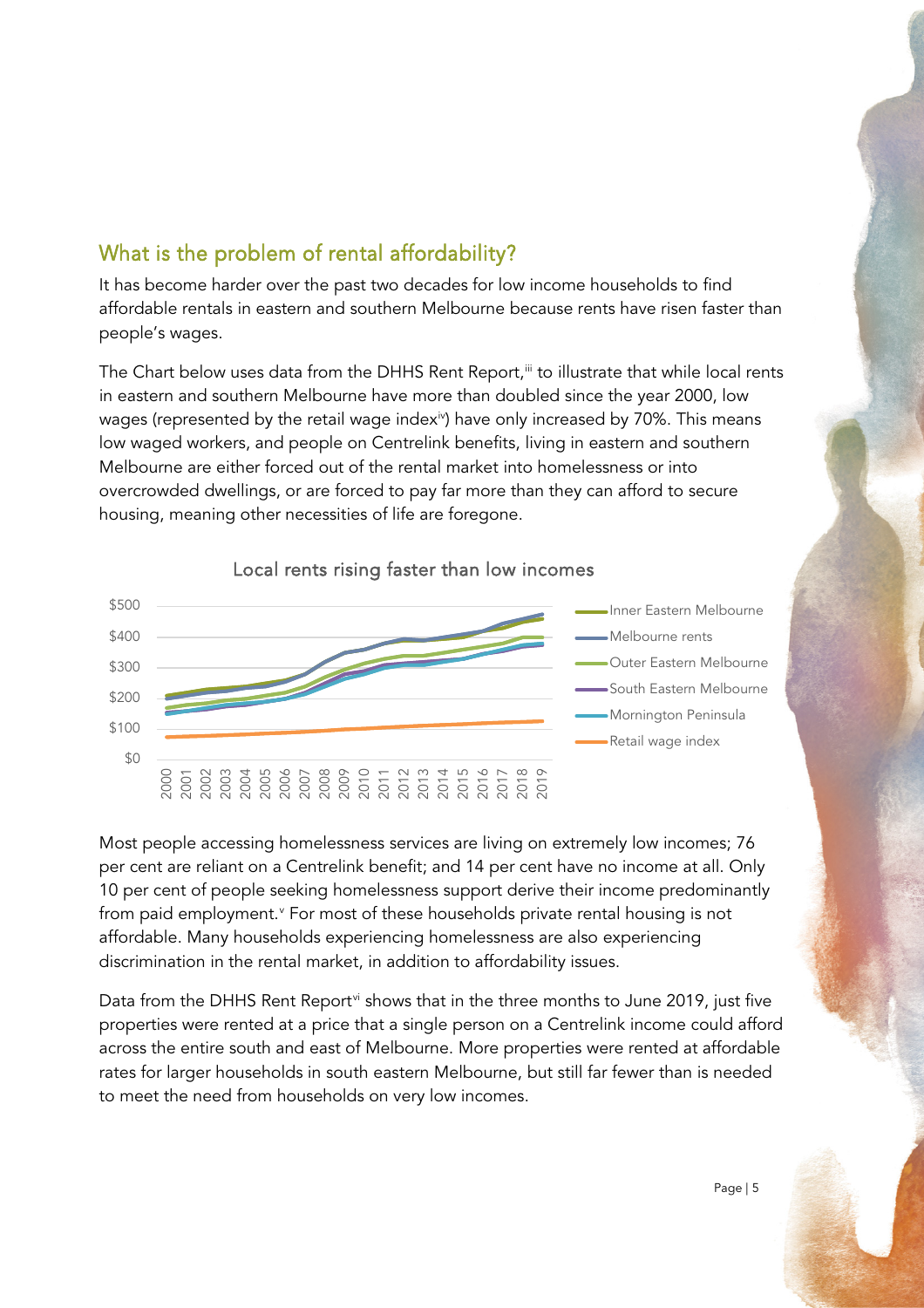# Affordable lettings for indicative households on Centrelink incomes, DHHS rent report June 2019

|                         | Bedroom       |      | 2 Bedroom |      | 3 Bedroom |      | 4+ Bedroom |       | Total |       |
|-------------------------|---------------|------|-----------|------|-----------|------|------------|-------|-------|-------|
| Region                  | #             | %    | #         | %    | #         | %    | #          | %     | #     | %     |
| Inner Eastern Melbourne |               | 0.2% | 19        | 1.1% | 18        | 1.2% | 24         | 2.5%  | 62    | 1.3%  |
| Southern Melbourne      |               | 0.2% | 9         | 0.6% | 5         | 0.5% | 4          | 0.9%  | 19    | 0.5%  |
| Outer Eastern Melbourne | $\mathcal{P}$ | 3.1% | 15        | 2.5% | 18        | 1.9% | 20         | 5.2%  | 55    | 2.7%  |
| South Eastern Melbourne | 1             | 0.8% | 22        | 2.9% | 144       | 8.0% | 355        | 28.5% | 522   | 13.3% |
| Mornington Peninsula    |               | 0.0% | 24        | 4.9% | 88        | 8.7% | 23         | 7.1%  | 135   | 7.1%  |

In order to provide housing that very low and low income households can afford, it is necessary to provide social housing that is rented at an affordable proportion of income. Housing options delivered as 'Affordable Housing', which are typically rented at a 20 per cent discount to market rent, do not deliver housing that households at risk of or experiencing homelessness can afford, and so do not reduce homelessness.

Despite the critical importance of social housing for prevention of homelessness for low income households, it has become progressively more difficult to get into social housing, because the proportion of all Victorian housing that is social housing has been reducing as Victorian investment in new social housing has not kept pace with population growth. There are now 44,152 Victorian households on the [wait list](https://www.housing.vic.gov.au/victorian-housing-register-and-transfer-list-june-2019-0) for social housing, including 17,717 households in the South and East of Melbourne.<sup>vii</sup>



Social housing as a proportion of all dwellings

Page | 6

[viii](#page-15-7)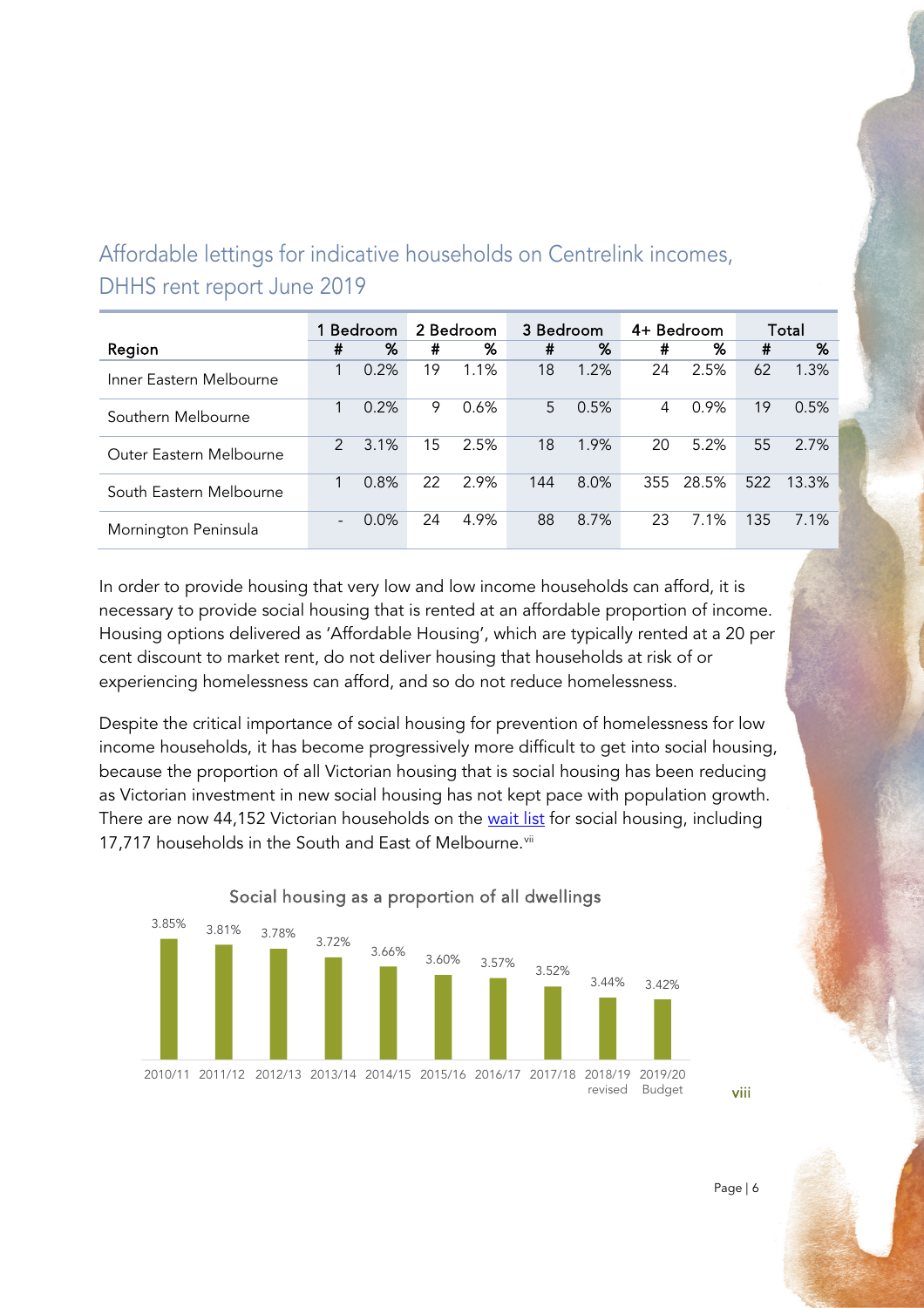# Local government and social housing

The most impactful activity that local governments can undertake to reduce homelessness is to support the delivery of homes that people can afford. For the lowest income households most vulnerable to homelessness this means provision of social housing.

Council to Homeless Persons engaged planning academic Professor Carolyn Whitzman to prepare a paper to inform this report on policy options to increase social housing for Councils in southern and eastern Melbourne. The full paper, which also outlines principles to underpin a local government housing policy, is available from the City of Monash.

### Current policy context for social housing

The Victorian Government receives funding for social housing and homelessness services from the Federal Government through the [National Housing and Homelessness](http://federalfinancialrelations.gov.au/content/housing_homelessness_agreement.aspx)  [Agreement.](http://federalfinancialrelations.gov.au/content/housing_homelessness_agreement.aspx) The Victorian Government also contributes additional resources. Funding received by the Federal Government and funds spent by the Victorian Government are illustrated in the Chart below (figures from Victorian State Budget papers). $^{\mathrm{ix}}$  $^{\mathrm{ix}}$  $^{\mathrm{ix}}$ 



This chart highlights that funding from the Federal Government has been falling, while Victorian Government spending has been increasing. However, it is also the case that the Victorian Government spends only half as much per capita on social housing as the national average.<sup>[x](#page-15-9)</sup> There is both capacity, and an urgent need, for both the Victorian and Federal Government to do more to deliver social housing infrastructure.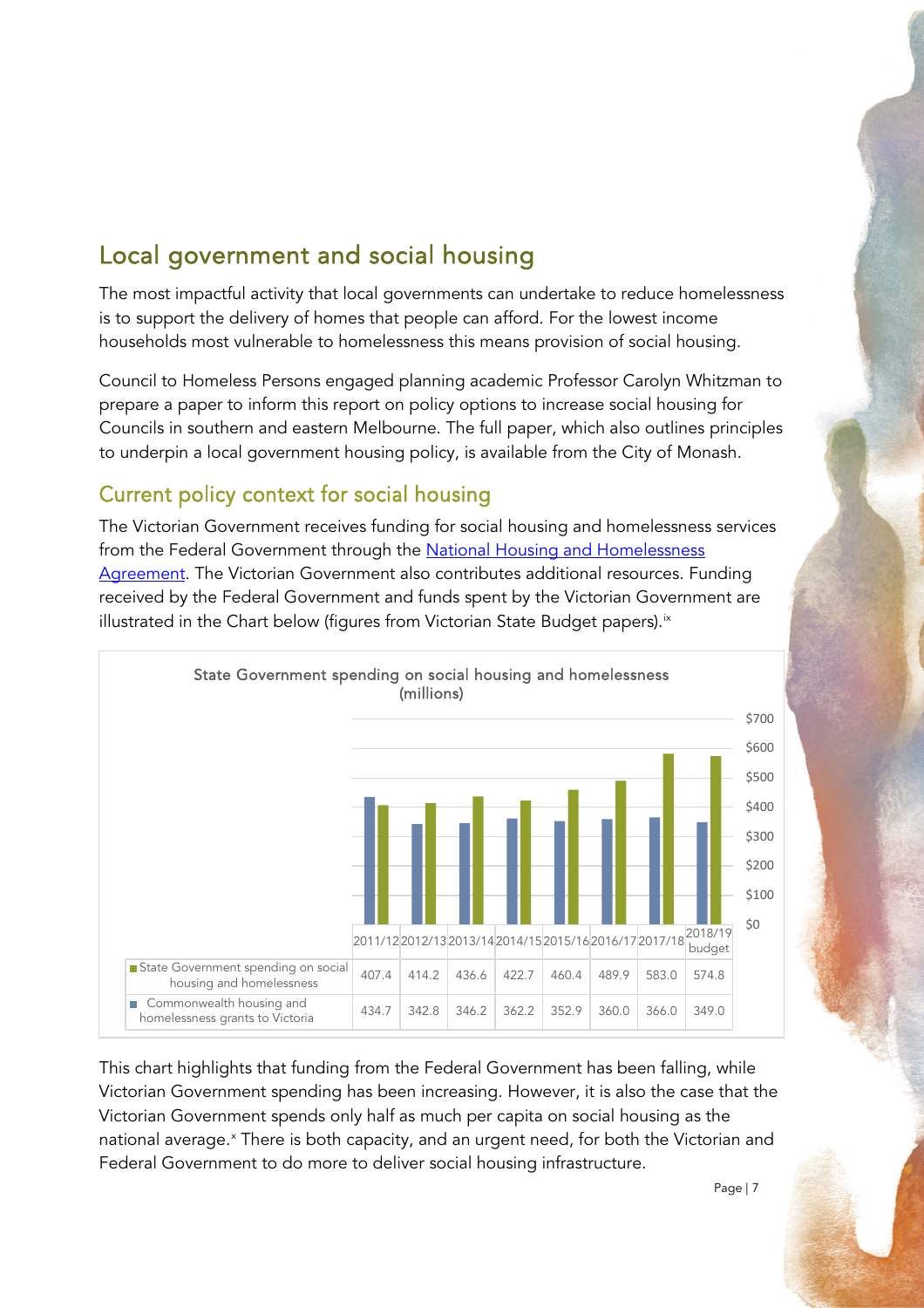Recent research by the **Australian Housing and Urban Research Institute** (AHURI) identified a shortfall of social housing for Melbourne's south east, outer east and the Mornington Peninsula of 25,700 properties, and projected this shortfall to grow to 42,200 by 2036.[xi](#page-15-10)

In 2017, the Victorian Government released a housing strategy [Homes for Victorians,](https://www.vic.gov.au/about-homes-victorians-policy) and updated the metropolitan planning strategy <u>Plan Melbourne 2017-2050.<sup>xii</sup></u>

[Homes for Victorians](https://www.vic.gov.au/about-homes-victorians-policy) committed new funding and loans for social and affordable housing. This includes the \$1 billion [Social Housing Growth Fund,](https://www.dhhs.vic.gov.au/victorian-social-housing-growth-fund) which makes an annual allocation through a competitive process and prioritises projects that are partnerships between the Victorian Government and other parties including local government. The State Government also committed other funding to bring the total of new social housing units expected to be delivered by 2022 to 6,000 new social housing homes, including the renewal of 2,500 existing public housing residences.

In 2018, the [Victorian Government](https://www.planning.vic.gov.au/policy-and-strategy/affordable-housing) (DEWLP, 2018) introduced a definition of affordable housing for use in the planning process, and in 2019, made provision of affordable housing a goal of the Planning and Environment Act (DEWLP, 2019b).<sup>[xiii](#page-15-12)</sup>

The Act defines affordable housing as housing affordable at 30% of household income for very low, low and moderate income households. 'Very low' incomes are defined as less than 50% of Area Median Income (AMI, with Area being Greater Melbourne); 'low' as 50- 80% of AMI, and 'moderate' as 80-120% of AMI.

The Victorian Government has also provided quidance to local government about how to enact voluntary 'Section 173' agreements for inclusion of affordable housing with developers (DEWLP, 2018). However, very little other guidance – on assessing need, using other mechanisms to create and preserve affordable housing, or measuring success – has been provided by the state government. A [Ministerial Advisory Committee on](https://www.planning.vic.gov.au/policy-and-strategy/affordable-housing/planning-mechanisms-for-affordable-housing-advisory-committee) [Planning Mechanisms for Affordable Housing](https://www.planning.vic.gov.au/policy-and-strategy/affordable-housing/planning-mechanisms-for-affordable-housing-advisory-committee) has recently (October 2019) been convened to address these problems.

At the local government level, most councils have [housing strategies](https://www.monash.vic.gov.au/Building-Planning/Strategic-Planning/Housing-Strategy) (e.g. City of Monash, 2014). Many have not been refreshed since Plan Melbourne, Homes for Victorians, to incorporate the new definitions and mechanisms.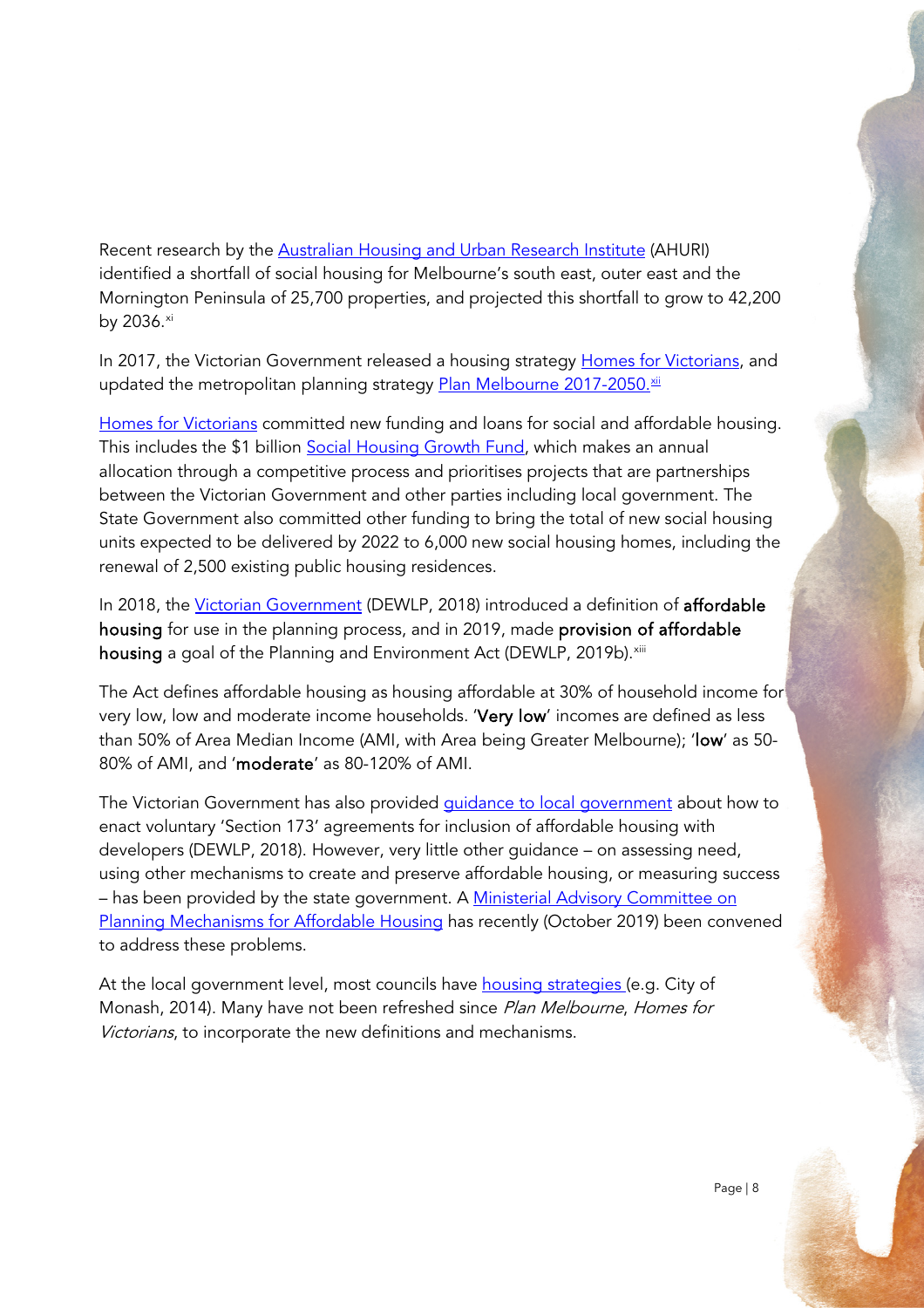## Using local government levers to increase social housing

### 1. Developing a local government housing strategy

Even if State and Commonwealth policy and financing commitments remain inadequate, local governments can lead the way in providing more housing that is affordable to those who need it most, through adopting best practice housing strategy principles and mechanisms. In developing a local government housing strategy there are five key principles that should be included:

- 1. Housing is a right: As recognised by international human rights conventions and sustainable development goals. This means that housing for those most vulnerable to homelessness must be prioritised.
- 2. Greater Melbourne is an integrated region: There needs to be a coordinated approach to needs assessments and mechanisms by its 32 local governments, and state and federal governments should also try to align their policies with those led by local government.
- 3. Homeless and inadequately housed people's voices must be heard: Empowering and giving voice to inadequately housed people is vital to raise public understanding about problems and solutions.
- 4. Comprehensive whole-of-government approach: Not only must local governments be aligned, but all levels of government should be coordinating their health, planning, and housing services.
- 5. Not-for-profit rental alternatives to speculative housing are prioritised: Scaling up not-for-profit housing is the only way to meet the unmet needs of lower-income households. The private market cannot provide affordable housing for the poorest households without subsidy.

### 2. Local and state government land for social housing

Well located land is one of the biggest costs of delivering social housing, and is the most powerful tool that Councils can use to increase local social housing availability.

There are four stages to achieve this: (1) local government identifying suitable land; (2) identifying not-for-profit housing and service partners; (3) together with the partners, identifying sources of funding; (4) construction.

Land: The University of Melbourne [Transforming Housing Project](https://msd.unimelb.edu.au/research/projects/current/transforming-housing/affordable-housing-tools/housing-access-rating-tool-hart) has developed an online [Housing Access Rating Tool](https://msd.unimelb.edu.au/research/projects/current/transforming-housing/affordable-housing-tools/housing-access-rating-tool-hart) (HART) for Greater Melbourne. [Maps](https://msd.unimelb.edu.au/__data/assets/pdf_file/0004/2876008/Project-3000-Producing-Social-and-Affordable-Housing-on-Government-Land.pdf) produced using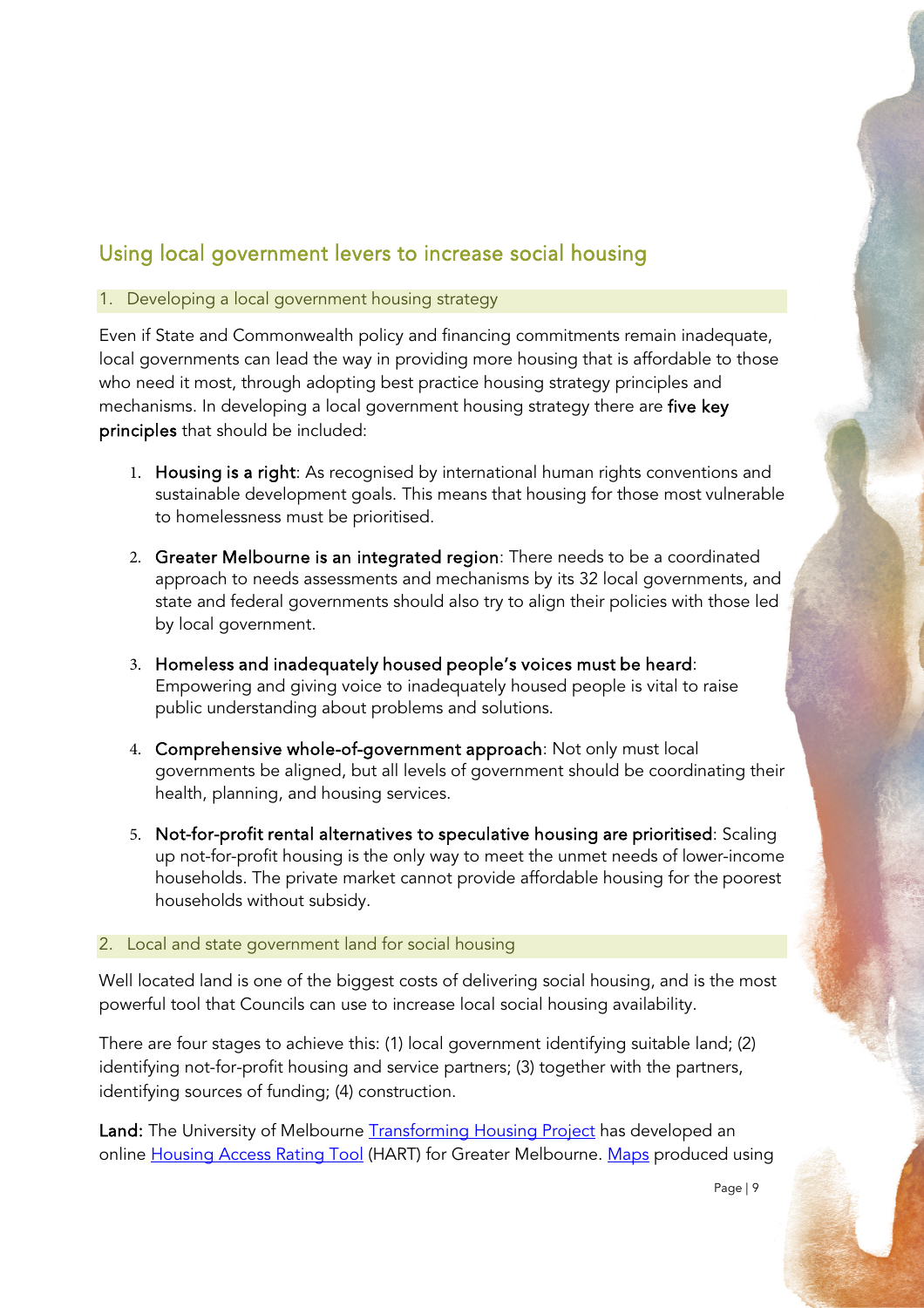this tool, which provide details of government-owned vacant or underutilized 'lazy' land sites, suggest infrastructure-rich areas particularly suitable for affordable housing development (Palm, Raynor and Whitzman, 2018).

In the Southern region, these include Oakleigh South, Dingley Village, Mentone, Mordialloc, Chelsea (Kingston); Springvale, Noble Park, Dandenong; Cranbourne, Hampton Park, Narre Warren; Carrum Downs and Frankston Centre.



MAP 10: SOUTHERN MELBOURNE SITES

South metropolitan region HART scores and government land sites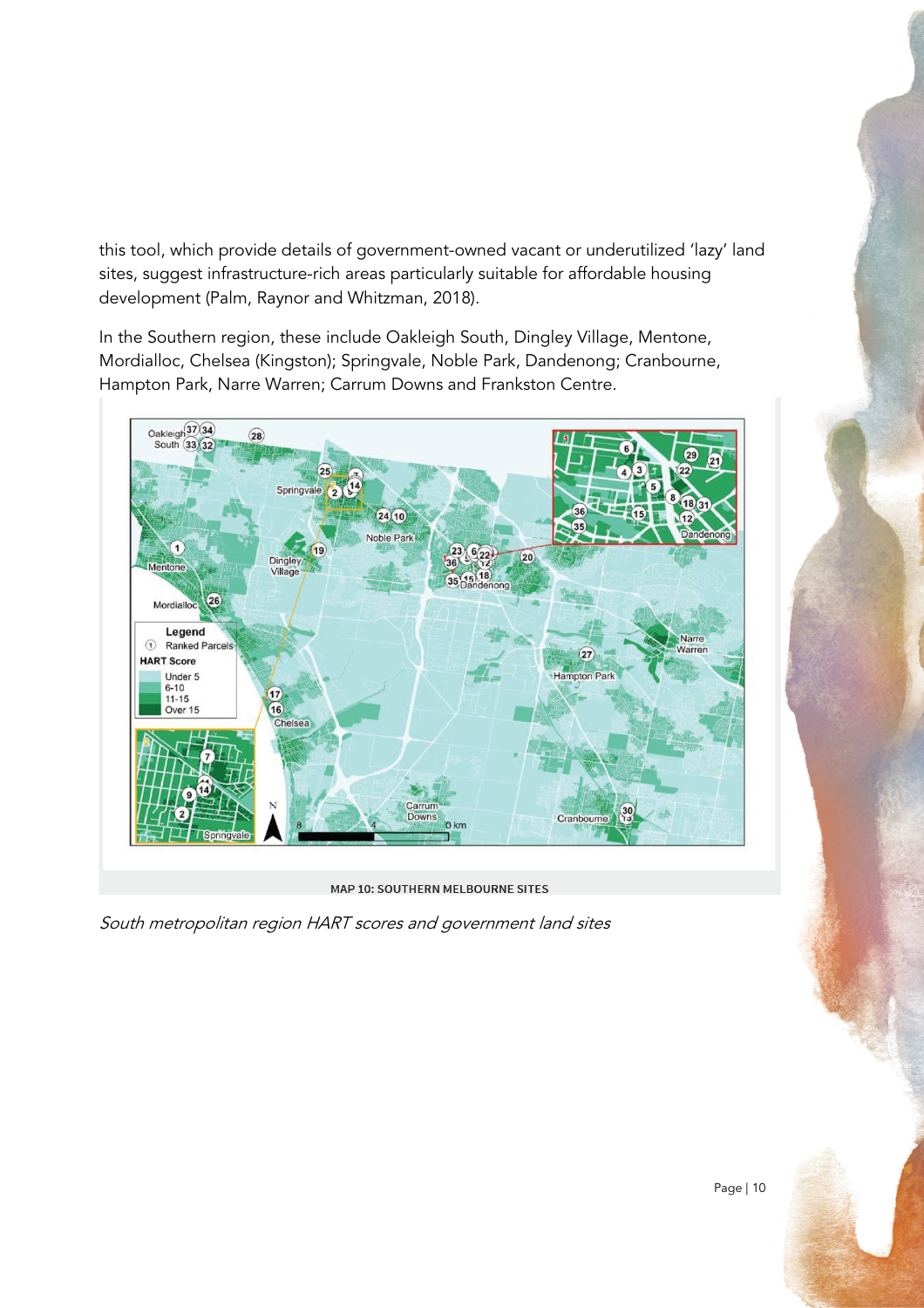In the Eastern region, infrastructure and government land-rich sites include Bulleen (Manningham); Box Hill (Whitehorse); Mount Waverley, Clayton (Monash); Wantirna South, Rowville, Ferntree Gully (Knox); Lilydale (Yarra Ranges).



East metropolitan HART scores and government land sites

A number of Melbourne Councils, including Melbourne, Port Phillip and Darebin, have provided council land at a peppercorn lease (that is, a negligible land rent such as \$1/year) to social housing providers to support new provision of social housing.

An example of local government land use might be three large (at least 15,531 square metres, according to HART) Monash Council-owned parking lots south and north of Winbourne Road, serving shops just to their east on Stephenson Road and a train station. The sites are less than 200 metres from Mount Waverley Station, close to parkland, a library, a community centre, and Mount Waverley Primary School. Housing could be built above the lot, or part of the lot could be repurposed for residential purposes.

In addition to identifying land owned by Councils that can be used for social housing, local government can also identify 'lazy' state or federal government land in their municipality, and seek to partner with these levels of government to achieve new social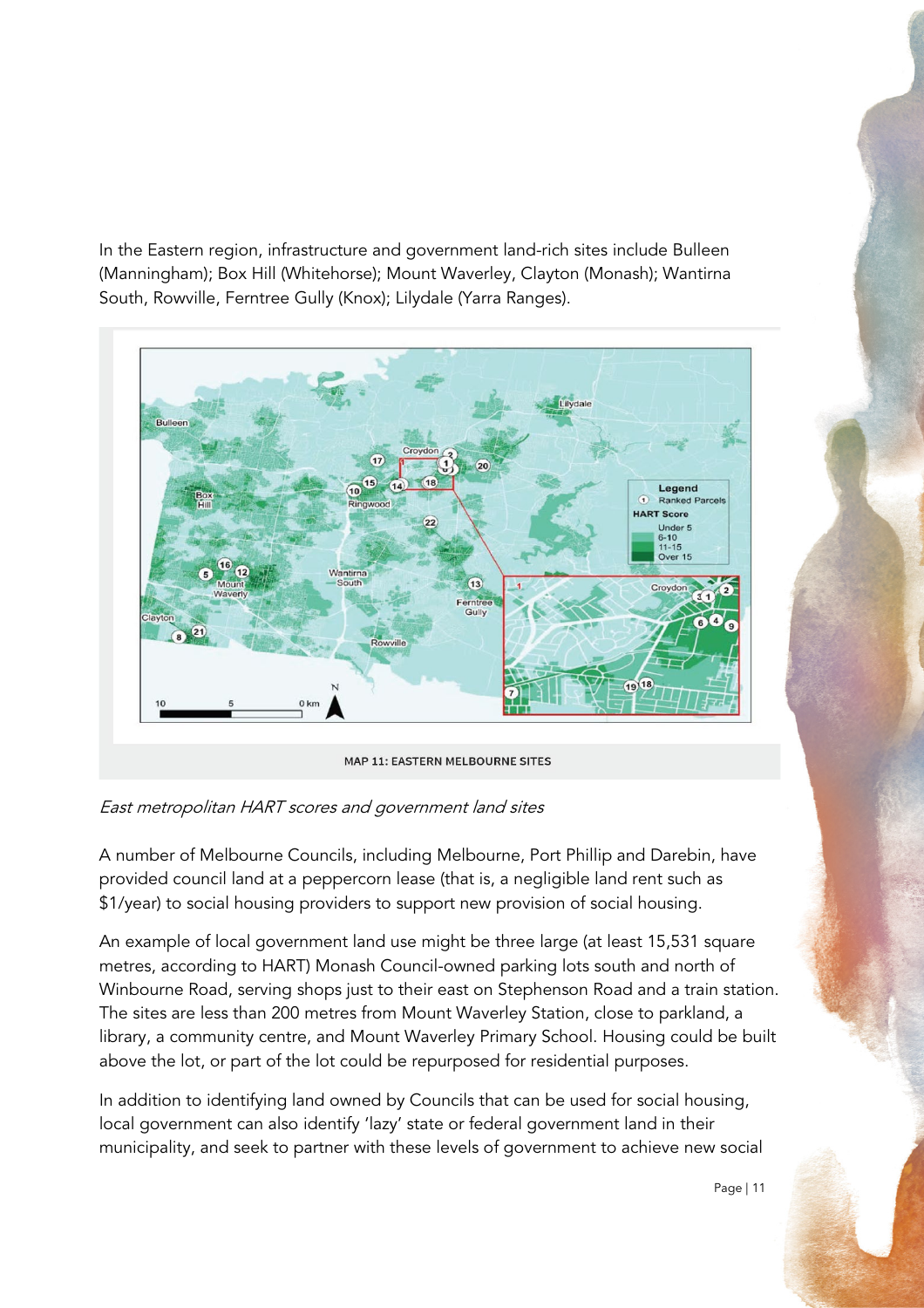housing supply. Local MPs can be useful allies in the process of advocacy necessary to realise these partnerships.

Council land and redeveloped public housing are not the only sources of free or low-cost land and buildings. In Vancouver, there are also local and senior government supports that build [partnerships](https://www.bchousing.org/news?newsId=1479151199321) with churches with surplus land, including 400 units on four United Church sites (BC Housing, 2018)<sup>xiv</sup>. Working with the State Government to free up as much of their land as possible for not-for-profit development, and encouraging partnerships and 'asset bundling' amongst not-for-profit groups in order to access better financing terms and serve a broader segment of at-risk populations, are within the remit of local government.

Selecting a not-for-profit housing partner or partners: There are 10 registered [not-for](https://chimes.force.com/RegisteredHousing?aType=ha)profit [housing associations](https://chimes.force.com/RegisteredHousing?aType=ha) which develop housing in Victoria (DTF, 2019), all with slightly different mandates. There are also 29 registered not-for-profit [housing providers](http://www.housingregistrar.vic.gov.au/Who-we-regulate/Housing-providers) which manage housing, and often provide associated supportive social services. It would be possible to encourage partnerships between housing providers on a larger site, with for instance, an indigenous or women-specific service provider.

Funding: The Victorian Government's \$1 billion [Social Housing Growth Fund](https://www.dhhs.vic.gov.au/victorian-social-housing-growth-fund) (2019) prioritises social and affordable housing on donated "non-Victorian government land". Councils can also present options to the Victorian Government for partnerships to deliver social housing independently of the Growth Fund.

The [Lord Mayor's Charitable Foundation](https://www.lmcf.org.au/our-impact/homelessness-affordable-housing) (2019) provides funding to projects serving very low income households, and is likely to favour projects where local councils contribute land. Financing from the Commonwealth Bond Aggregator or improvements to nearby infrastructure using the federal Infrastructure Contributions fund would also be possible if this vicinity is seen as a Growth Area (as is certainly the case at nearby Monash University).

### 3. Inclusionary zoning

Local Government can enact [voluntary 'Section 173' agreements](https://www.planning.vic.gov.au/policy-and-strategy/affordable-housing/example-agreement) for inclusion of affordable housing with developers (DEWLP, 2018). However, these voluntary inclusionary zoning mechanisms are cumbersome to administer, are vulnerable to being overridden by VCAT, and are only able to achieve a small increase in social housing.

Advocating for the State Govenrment to legislate for mandatory inclusionary zoning, at much higher proportions than the current 3-5% voluntary mechanisms, is necessary to obtain a critical mass of social housing. Local government would then be responsible for forming local agreements with developers.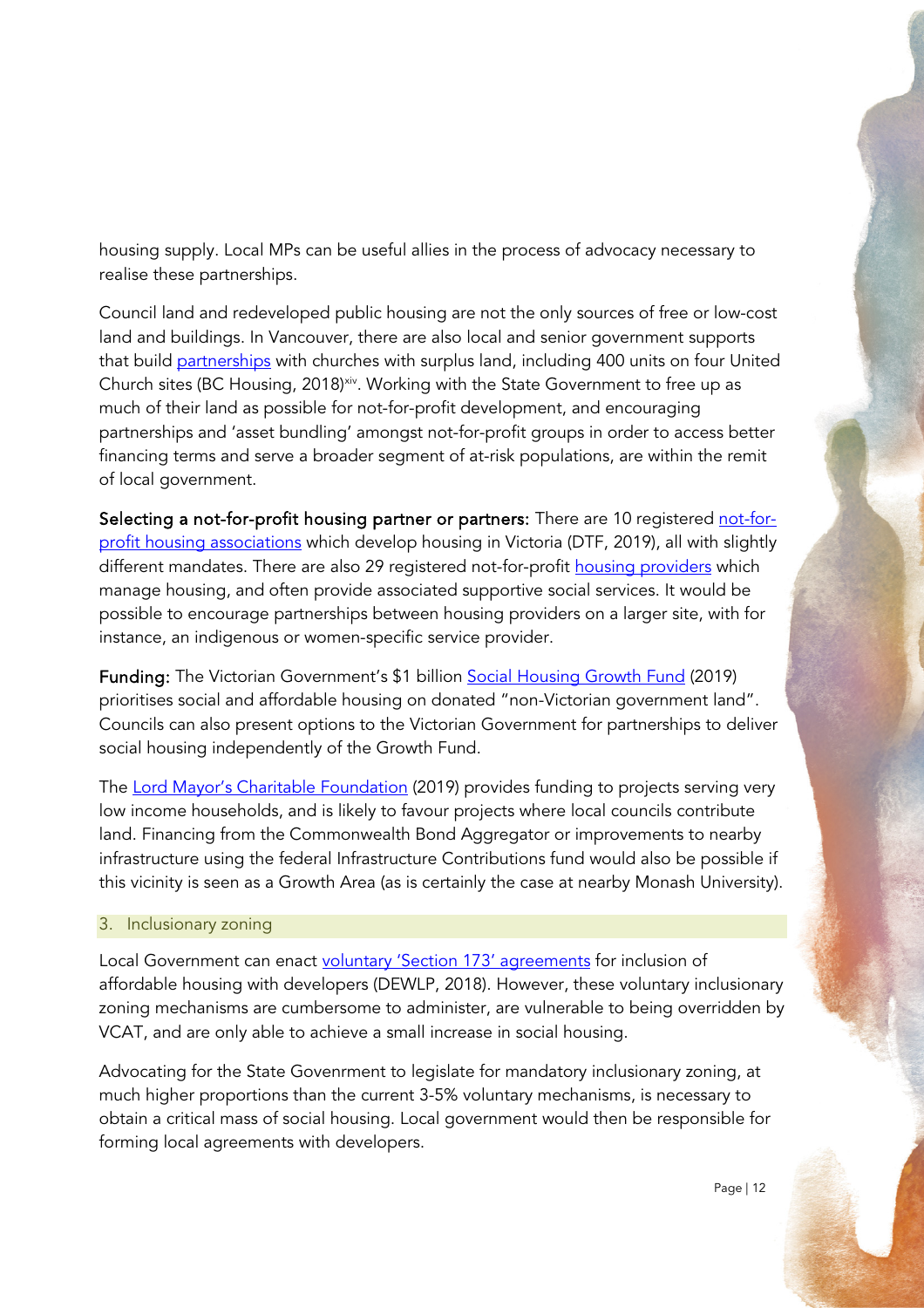Montreal has recently replaced a weaker and more cumbersome project-by-project negotiated inclusionary zoning regime with a '20/20/20' [By-Law for a Diverse Metropolis.](https://ville.montreal.qc.ca/portal/page?_pageid=9437,143289838&_dad=portal&_schema=PORTAL) In these new inclusionary zoning rules, 20% of any new development over five units must be social housing for very low-income households (the rent is 25% of household income in Quebec), 20% must be affordable rental (at a regulated rent that is affordable to lowincome households at 80% of AMI) and 15-20% must be family-friendly (3 or more bedrooms). They expect a cash contribution for developments of 5 to 49-units (which goes into a designated fund for affordable housing) and then a turn-key arrangement in larger developments.

A turn-key arrangement simply means that the developer builds the units (usually on one part of the site) and then hands over the management to a social housing provider (the household is eligible for further rent assistance). The affordable rental apartments can either be managed by the developer (if it is a purpose-built rental building, with rents inspected annually for compliance), or handed over as well to a social housing provider in a turn-key arrangement. The family units can be social or market dwellings but the expectation is that at least half of the larger units will be social and/or affordable. While there are some slightly different requirements outside the central city area (more familyfriendly housing), the by-law applies across the City (which has 1.7 million of the metropolitan population of four million).

### 4. Local government action to preserve low-cost rentals

Local councils can help prevent homelessness using simple low-cost measures. They can publicise emergency loans for renters, such as the state government's [RentAssist](https://www.housing.vic.gov.au/rentassist-bond-loan) bond loans (DHHS, 2019a), as well as tenants' rights against steep rent increases. Given that most people interact with local councils in council-owned spaces such as libraries and town halls, information on local low-cost housing and interventions to prevent homelessness can be publicised in these spaces.

The [City of Port](http://www.portphillip.vic.gov.au/m/In_Our_Backyard_-_draft_for_adoption_April_2016_V2_-_7_April_2015(1).pdf) Phillip (2016), one of the most experienced Greater Melbourne councils when it comes to affordable housing, works with [not-for-profit](https://chimes.force.com/registeredhousingdetail?accId=0019000001U1eW2AAJ) providers (DTF, 2019) which buy up and maintain rooming houses and other low cost accomodation options. The local government role identifies existing rooming houses, especially those that are contravening local health or safety by-laws, and encourages and assists not-for-profit providers to purchase these when they are under threat of sale or demolition.

Local government can also have an impact on the use of rental property for short-term rentals like AirBNB. See work by the West Australian Local Governance Association, which has explored regulation options in detail [\(WALGA,](https://walga.asn.au/News,-Events-and-Publications/Media/Short-Stay-Recommendations-Recognise-Local-Input) 2019).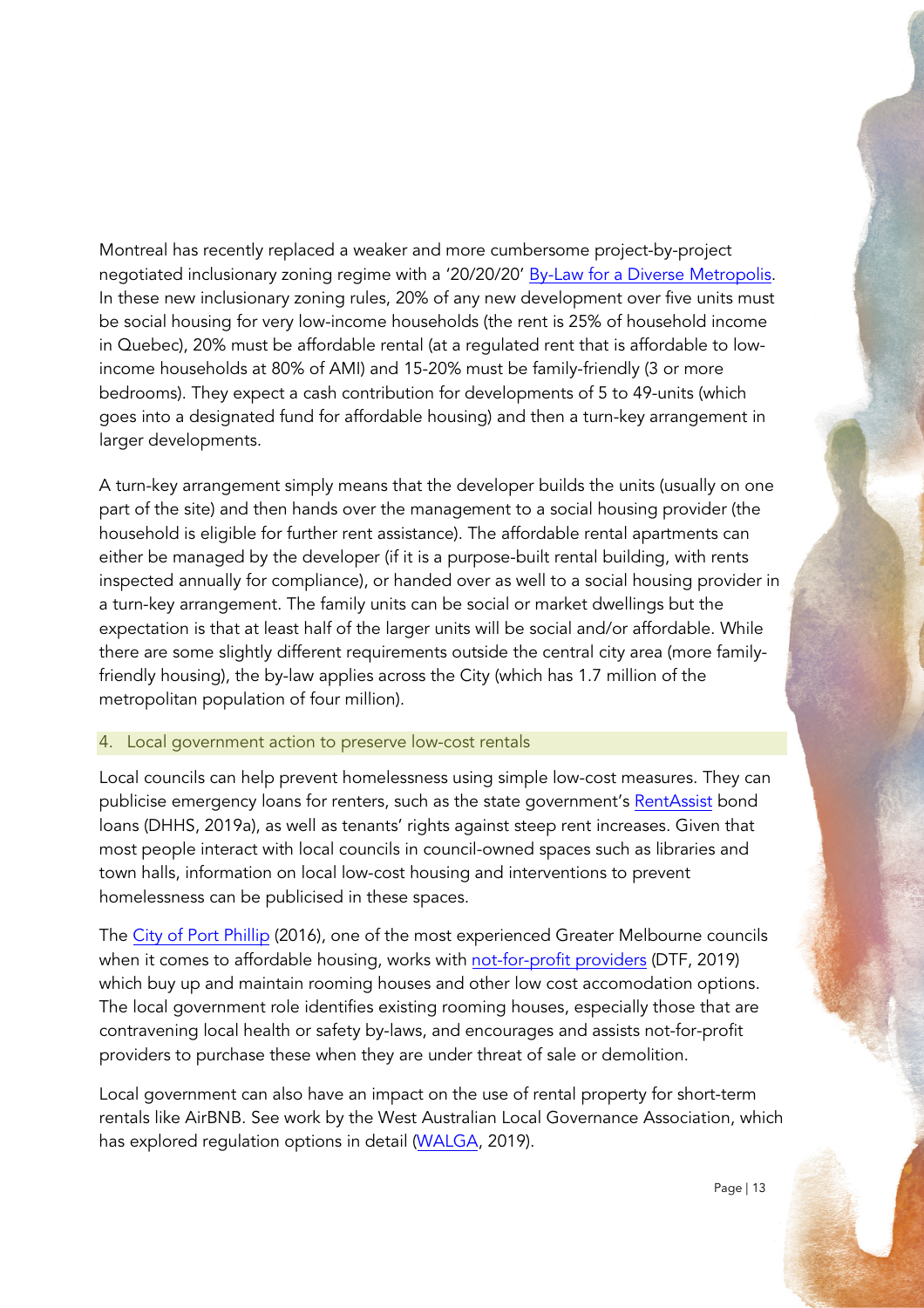### 5. Delivery of affordable housing

The focus of this paper is on the delivery of social housing, as this is the housing form needed to reduce homelessness. However, in a broader housing strategy that also aims to ensure that low-moderate income households can afford local housing opportunities, there is also a role for local government to support affordable housing delivery.

Options to achieve an increased supply of affordable housing include:

[Community Land Trust](https://www.ahuri.edu.au/__data/assets/pdf_file/0006/3102/AHURI_Research_Paper_Principles-and-practices-of-an-affordable-housing-community-land-trust-model.pdf)s: The Community Land Trust (CLT) model involves creating a not-for-profit entity created to acquire and hold land for the benefit of a community and provide secure affordable access to housing and sometimes commercial and community services for residents. The CLT acquires land in a community—either by purchasing land directly or through donations of land, land and buildings, or money to purchase land. This land is held in perpetuity (for instance, on a 99-year lease) so that it can always be used for affordable housing. Access to this land is often limited to very low- to moderateincome households. The Cities of **Sydney** and Port Phillip are in the process of developing an Australian model of a Community Land Trust (Crabtree and Twill, 2019)<sup>[xv](#page-15-14)</sup>.

Council land and redeveloped public housing are not the only sources of free or low-cost land and buildings. In Vancouver, there are also local and senior government supports that build [partnerships](https://www.bchousing.org/news?newsId=1479151199321) with churches with surplus land, including 400 units on four United Church sites (BC Housing, 2018). Encouraging partnerships and 'asset bundling' among not-for-profit groups in order to access better financing terms and serve a broader segment of at-risk populations, are within the remit of local government. A target of 1,200 units over 10 years using this mechanism is feasible for Monash, especially working in concert with other Greater Melbourne councils through establishment of a CLT.

Build-to-rent: With [vacancy rates](https://www.dhhs.vic.gov.au/publications/rental-report) (DHHS, 2019b) well below the 3% required for a [healthy rental market](https://www.abc.net.au/news/2018-08-24/rental-vacancy-rate-drops-again-in-victoria/10155782) (Kerr, 2018), Melbourne needs more well-located affordable purpose built rental dwellings to serve low to moderate-income households, and prevent them from "crowding out" lower cost private rental options.

One idea being tested to scale up build-to-rent in the Greater Vancouver municipality of [Burnaby](https://www.vancouverisawesome.com/2019/05/28/rental-only-zoning-housing-burnaby-bc/) is rental-only zoning in areas close to trains and other frequent public transit (Gawley, 2019)<sup>xvi</sup>. As part of legislative reforms, developers who demolish rental buildings would need to construct low-cost replacement units, and all new multi-unit developments would be required to provide 20% affordable rental. Preserving low-cost rental is much less expensive than building new low-cost rental, so mechanisms to preserve and expand low-cost market rental should be advocated for by local governments as part of planning reform.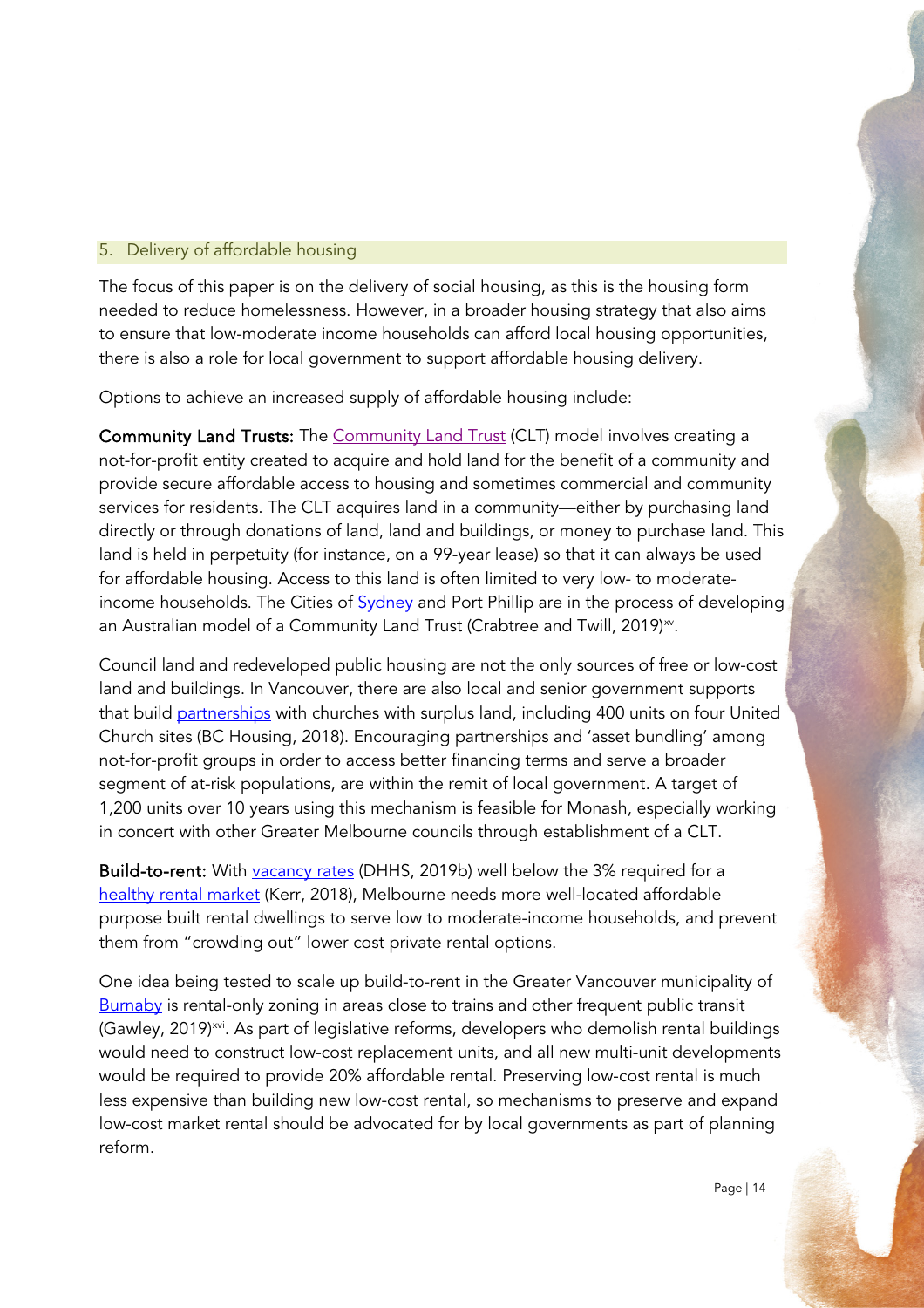# Local government reducing the harm of homelessness

Although the most effective way local government can respond to homelessness is by contributing to social housing growth, there are also other levers for local government to reduce the harm of homelessness, and to better include local residents living without a home. This section outlines the stages for local government in developing a homelessness strategy and profiles best practice in responding to homelessness in Melbourne.

Other useful resources include Prance F, Beer A & Horne S. [The Role of Local](https://apo.org.au/sites/default/files/resource-files/2013/05/apo-nid68485-1224086.pdf)  [Government in Addressing Homelessness: A Tool Kit for Local Government,](https://apo.org.au/sites/default/files/resource-files/2013/05/apo-nid68485-1224086.pdf) and the October 2013 Local Government and Homelessness edition of **Parity**, which showcases activity across a range of local government areas. [5](#page-14-0)

To take effective action to respond to homelessness, Councils need to:

- 1. understand homelessness in the Local Government Area
- 2. identify what Council is doing and could be doing to respond to homelessness, and
- 3. develop strategies to fill the gaps.

These three themes are explored below with examples.

### 1. Understand homelessness in the Local Government Area

Developing an evidence base around homelessness in the LGA provides an understanding of the extent of local homelessness and the different target groups affected. The evidence base should include:

- homelessness and housing data to identify how many people don't have a home or are living in marginal or unaffordable housing, the types of accommodation in which they are staying, and trends in homelessness and service usage (refer AIHW and ABS)
- data from services that support people experiencing homelessness, including internal departments and the relevant local area service network, which will have local service data, and qualitative information about local services and service gaps
	- o [Eastern Homelessness Network](https://www.ehn.org.au/)
	- o [Southern Homelessness Network](https://www.shsnetwork.online/)

<span id="page-14-0"></span><sup>&</sup>lt;sup>5</sup> Individual editions of Parity are available to order from Council to Homleess Persons, or can be accessed by subscribers in the online archive.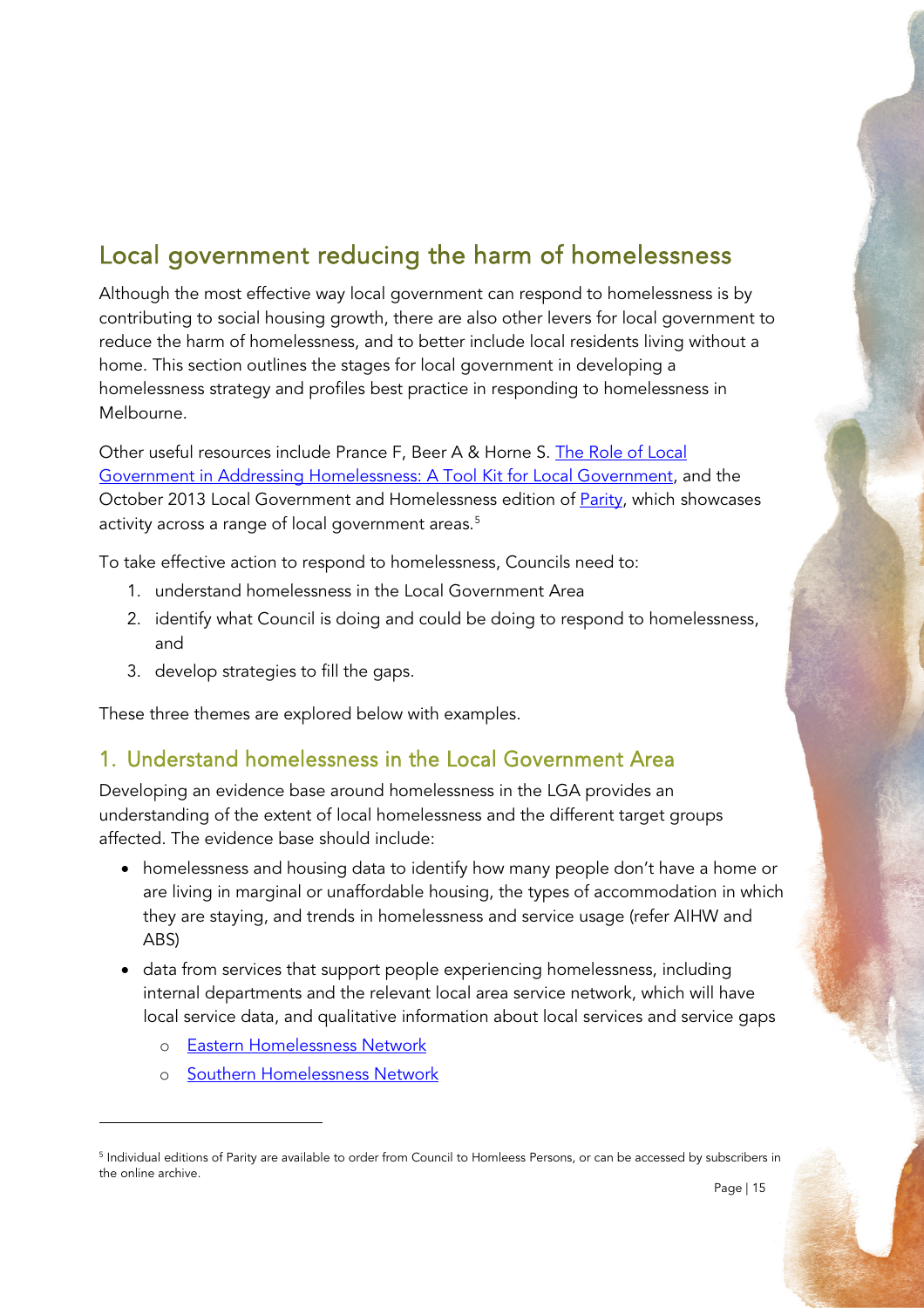- input from people living without a home locally
- an analysis of local government's interface points with people experiencing homelessness, including
	- o by laws and parks staff or contractors interacting with people sleeping rough using public land and facilities
	- o people at risk of homelessness receiving council run services, such as Home and Community Care or Maternal and Child Health
	- o people without a home or at risk of homelessness requesting assistance from council staff
	- o community members wanting "to do something"
	- o local traders
	- o councillors, and
	- o boarding house and caravan park regulations.

<span id="page-15-4"></span><span id="page-15-3"></span><span id="page-15-2"></span><span id="page-15-1"></span><span id="page-15-0"></span>Sometimes, additional research may be needed to fill knowledge gaps.

• Local government can undertake a Street Count to count people sleeping rough. This **Street Count** counts people sleeping rough in five metropolitan Melbourne councils and was last held in 2018.

# <span id="page-15-7"></span><span id="page-15-6"></span><span id="page-15-5"></span>2. Identify what Council is doing and could be doing to respond to homelessness

<span id="page-15-10"></span><span id="page-15-9"></span><span id="page-15-8"></span>This includes specific activities to address homelessness and broader preventative or early intervention strategies such as in early childhood, youth and aged care. A comprehensive analysis will look at access to Council services and spaces, advocacy and support, affordable housing, implementation issues and monitoring. Starting points include thinking about:

- <span id="page-15-11"></span>• policies and other processes that affect people without a home, for example, heat wave policies, social justice charters, reconciliation action plans and public health and wellbeing plans
- <span id="page-15-13"></span><span id="page-15-12"></span>• direct supports that have as part of their target group people who may be marginalised and/or at housing risk, for example, the Commonwealth Home Support Program or a mother's group supporting vulnerable single young mothers
- <span id="page-15-14"></span>• programs and facilities that homeless people may or can use, such as public libraries or public toilets and shower blocks
- <span id="page-15-15"></span>• regulation of boarding houses or caravan parks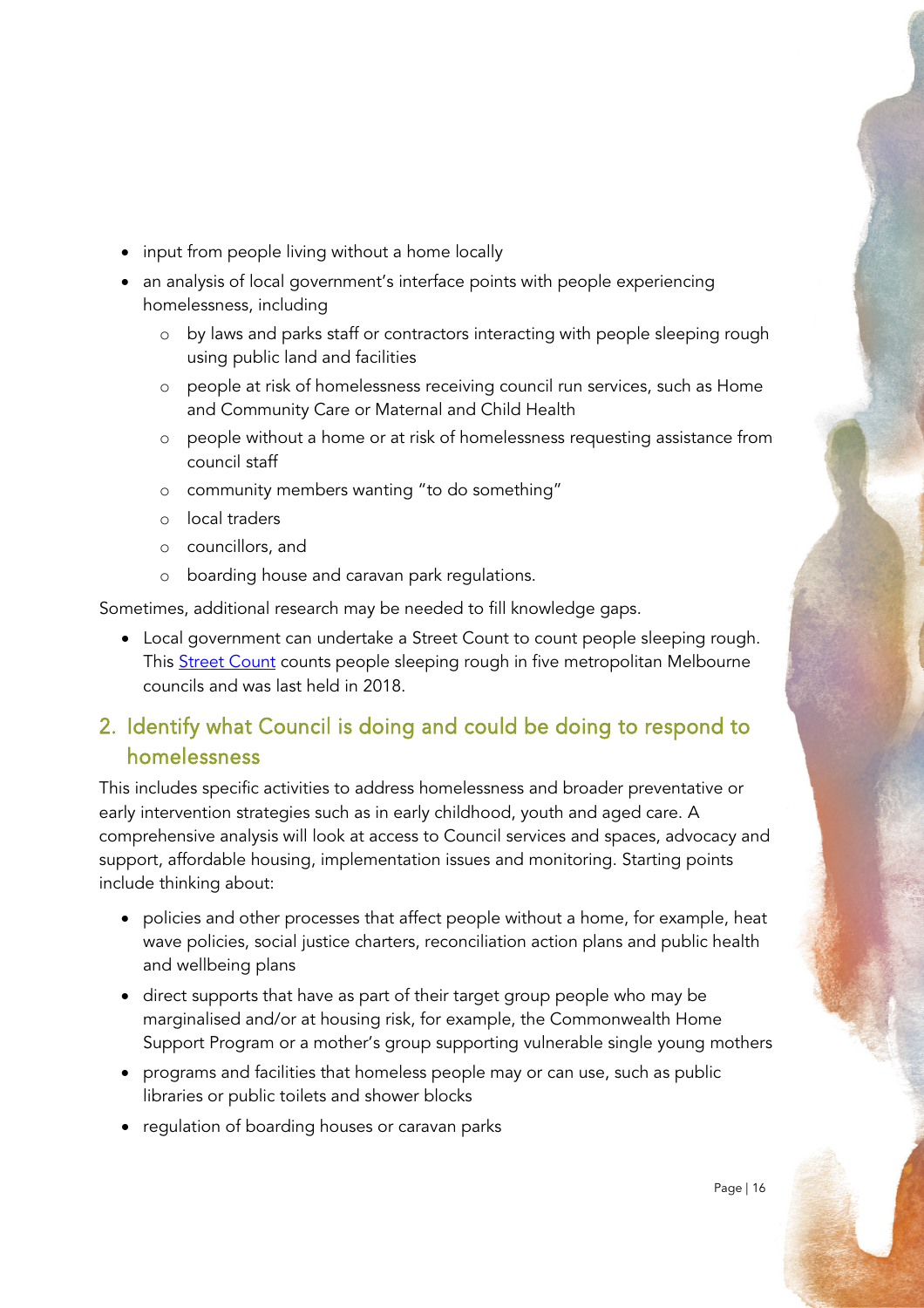- by laws, which may exclude homeless people, or which impact negatively on people who are homeless, for example use of public spaces or parking infringements
- consultation processes and how they include or exclude people who are homeless
- Including the experience of homelessness in the evidence base or strategic planning information for Municipal Public Health and Wellbeing Plans. Councils with better housing and homelessness data appear to be more likely to identify people who don't have a home as a priority group and develop actions.

### Best practice examples

- [City of Port Phillip Health and Wellbeing Background Report.](http://www.portphillip.vic.gov.au/default/CommunityandHealthDevelopmentDocuments/2._DRAFT_Our_Health_and_Wellbeing_-_Background_Report.pdf) This report includes housing and homelessness as part of its health and wellbeing profiles.
- City of Port Phillip Homelessness Action Strategy 2015-2020
- [Inner West Council \(NSW\) Homelessness Policy](https://www.innerwest.nsw.gov.au/ArticleDocuments/1583/Homelessness%20Policy%20-%20Final.pdf.aspx)

### 3. Develop strategies to fill the gaps

Ultimately this would result in a homelessness policy or strategy that might include:

### Policy, protocols and procedures

- To provide advice and direction for council and council staff to respond to people who are homeless, and ensure that council services are inclusive. For example, designing internal work-flow processes for when people without a home present at council offices or come in contact with council staff, or for when a community member raises a concern.
- Some Councils have a designated staff member or role to coordinate and streamline responses, and/or referral email addresses, on line submission forms and phone numbers.

#### Best practice examples:

- Rough sleeping protocols: these should be informed by the Victorian Charter of Human Rights and Responsibilities and promote support and assistance, rather than a penalties/ enforcement, approach.
- [City of Yarra: How to respond to rough sleeping and squatting in Yarra protocol](https://www.yarracity.vic.gov.au/the-area/diversity-and-inclusion/homelessness-and-rough-sleeping)
- [City of Port Phillip: Protocol for assisting people who sleep rough](http://www.portphillip.vic.gov.au/default/protocol-assisting-people-sleeping-rough.pdf)
- [City of Melbourne: Protocol to address rough sleeping](https://www.melbourne.vic.gov.au/sitecollectiondocuments/homelessness-operating-protocol.pdf)
- [City of Yarra: Library Services Policy,](https://www.yarracity.vic.gov.au/-/media/files/libraries/library-strategic-plan-2017-2020.pdf?la=en&hash=B89C0294F06FC0D15DC22DBD46600998582587A8) which actively encourages vulnerable people to use libraries, spaces and services and supports staff to engage with vulnerable library users, including people without a home.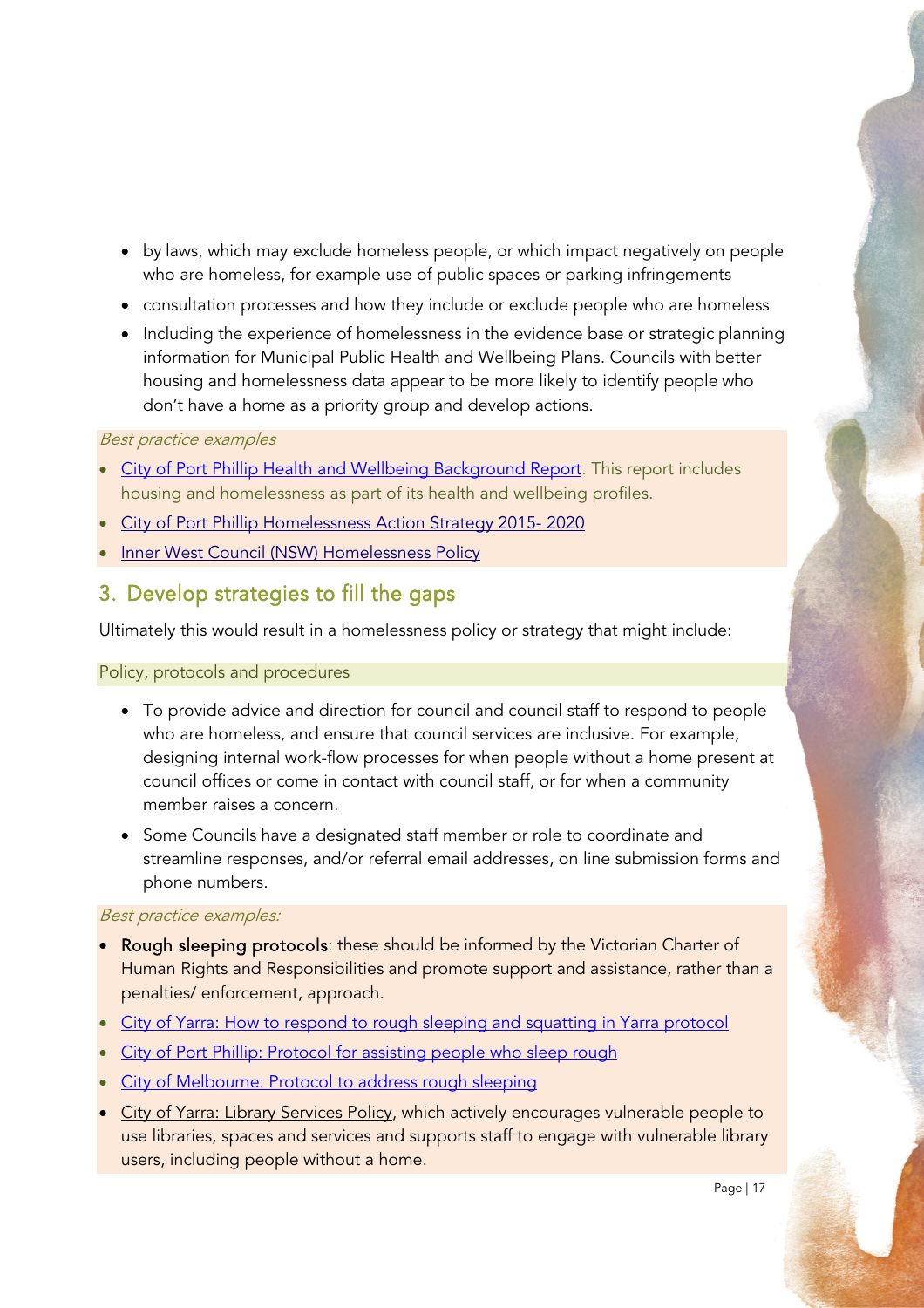### Partnerships and support of local services

Partnerships with, and support to, local services is an effective way to improve the type and level of support for people without a home. While investing in direct service delivery is generally outside the scope of local government responsibility, many larger Councils with significant rough sleeping populations use this as an effective way to immediately strengthen local responses. In areas without a local entry point for homelessness services, local council can play a valuable role supporting people to access the nearest homelessness entry point.

Taking a leadership role in service planning and coordination can reduce duplication, support access and promote better integration and coordination with council services. Working in partnership also supports good advocacy.

### Best practice examples:

- Engaging a homelessness support agency to provide first line support to homeless people who are sleeping rough and to whom Council needs to respond in relation to issues of public or personal safety, for example to children who are homeless or adults who are unwell.
- Working with local homelessness support agencies to establish and promote clear referral pathways for people who contact Council for assistance or who Council identify as needing assistance. This might include protocols for sharing information. Eg. City of [Melbourne protocol](https://www.melbourne.vic.gov.au/community/health-support-services/social-support/Pages/homelessness.aspx)
- Convening relevant groups for planning and advocacy purposes. For example: City of [Melbourne Services Coordination Project](https://www.melbourne.vic.gov.au/community/health-support-services/social-support/pages/homelessness-our-work.aspx#networks)
- Supporting the targeting of health and community support services to people who are homeless. This could include providing low cost or in-kind use of consulting or community spaces.

#### Advocacy to other levels of government, business and philanthropy

This can include partnership arrangements to promote and develop options to address homelessness. Good data and a good understanding of homelessness in the municipality will support the development of clear advocacy messages.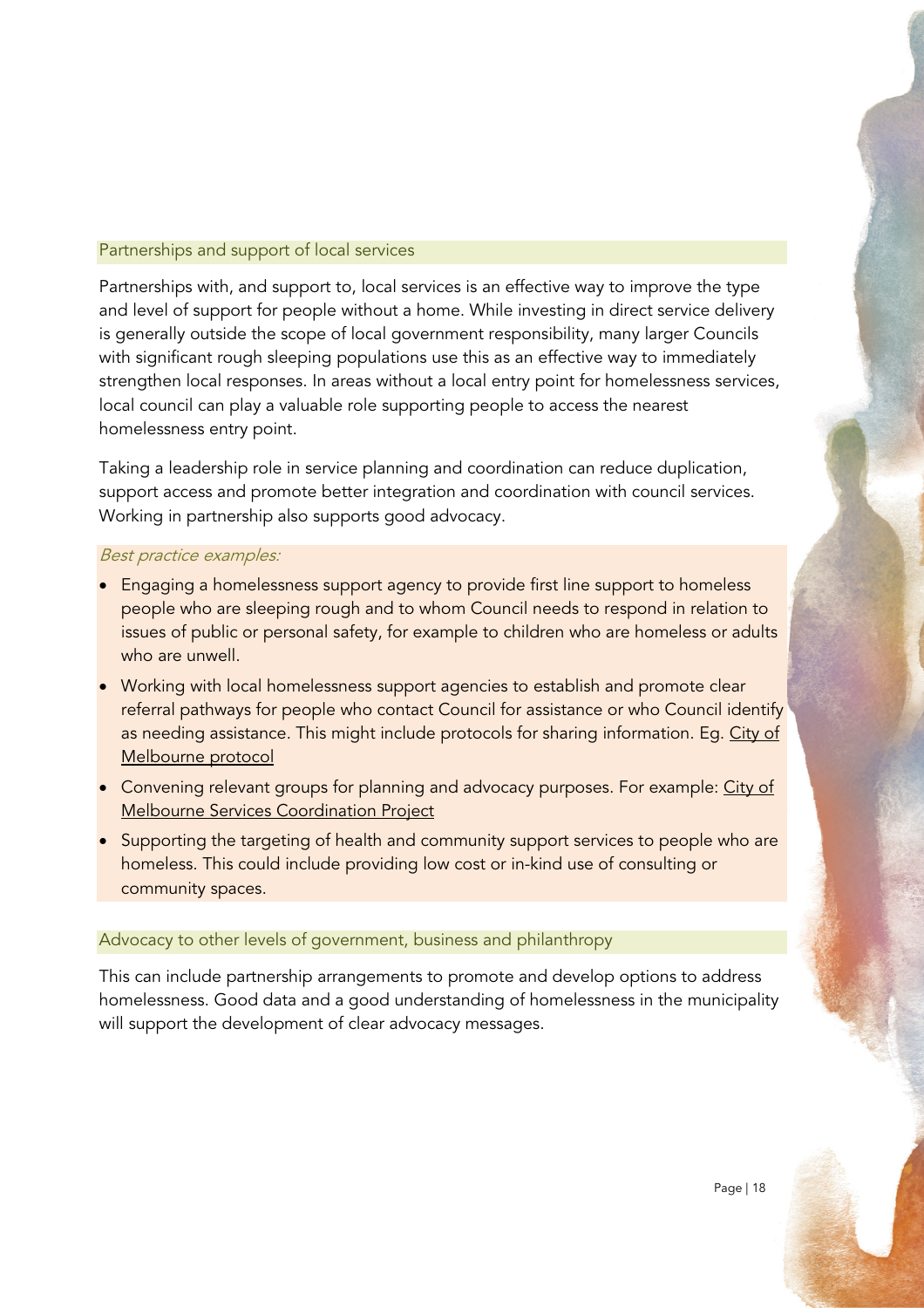#### Best practice examples:



For example: Several local governments including the City or Moreland, Melton and Port Phillip have partnered with the national Everybody's Home campaign to advocate to the state and federal government around the need to invest in social housing. The Council of Capital City Lord Mayors

have also partnered with Everybody's Home in a series of high profile public events, including in [this message to supporters](https://youtu.be/JPyY7STMhMA) from Federal Parliament.

The [City of Melbourne is partnering with the Lord Mayor's Charitable Foundation](https://www.melbourne.vic.gov.au/news-and-media/Pages/Melbourne-unites-on-World-Homeless-Day.aspx) to establish a giving account within the Foundation's tax deductible Fund to take pledges and accept donations for a new homelessness initiative to repurpose buildings to provide appropriate accommodation and house essential services.

#### Increasing community awareness and understanding of homelessness

Councils can develop local projects that aim to build empathy for local residents without a home.

#### Best practice examples:

- Comprehensive information on website about homelessness, people's rights, homelessness support services and Council's approach to homelessness. Can include links to service providers and Council to Homeless Persons
- Grants programs which resource programs that demystify homelessness or provide a voice for people without a home, such as an art exhibition. Eg: [Yarra Grants](https://www.yarracity.vic.gov.au/about-us/grants/creative-yarra-and-engage-yarra-grants)
- **[City of Melbourne Connect Respect](https://www.melbourne.vic.gov.au/community/health-support-services/social-support/pages/homelessness-business-help.aspx) provides free training to business to build their** understanding of, and support, their response to homelessness in the city.

Increase responsiveness of Council facilities and services to the various needs of people experiencing or at risk of homelessness

This can include:

- providing information to people experiencing homelessness or at risk of homelessness about where they can access housing and support
- having a clear contact point of contact within Council for community members to report concerns about homelessness (who can make appropriate referrals and/or address concerns)
- providing facilities which support people who are homeless (such as showers)